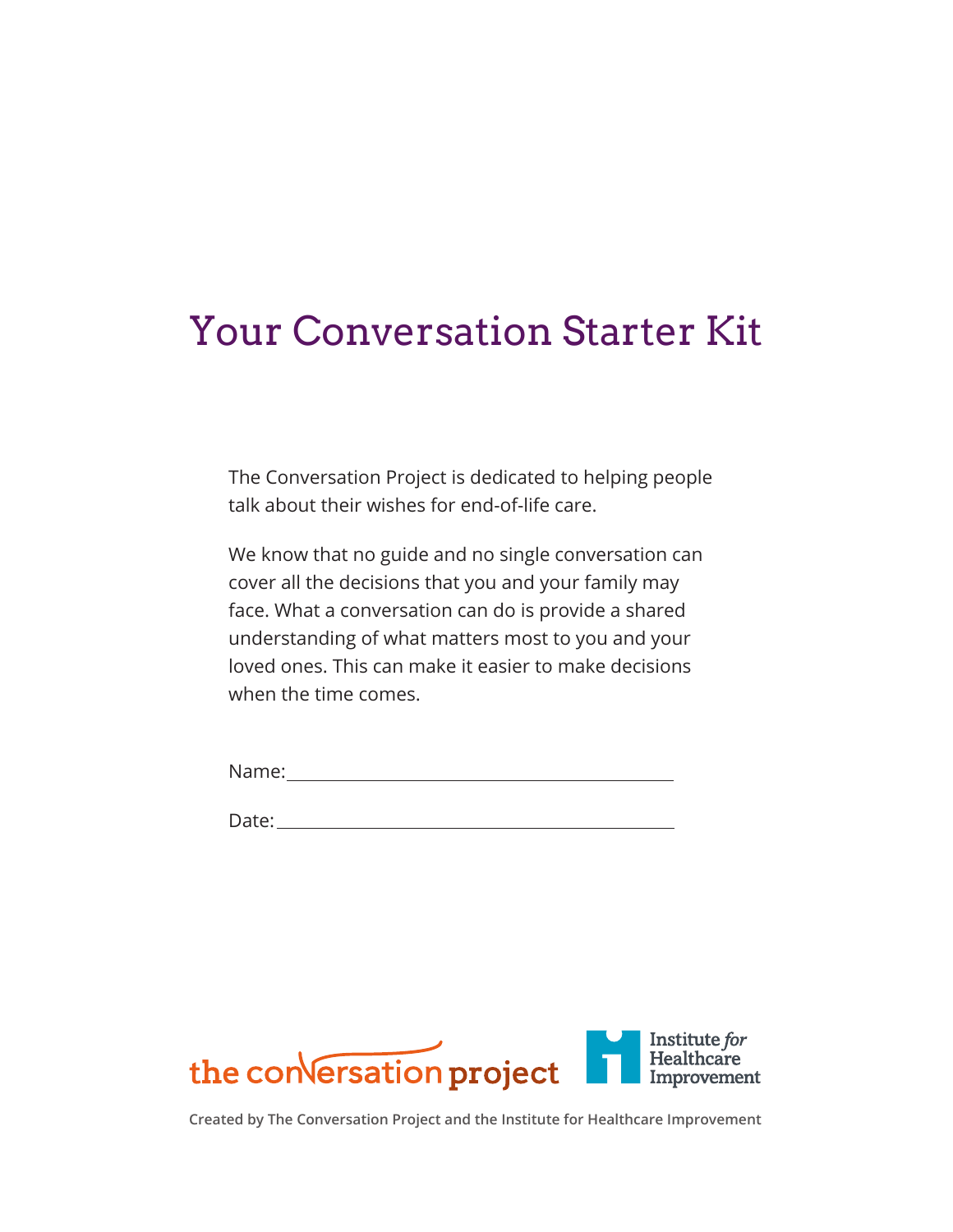This Starter Kit doesn't answer every question, but it will help you get your thoughts together, and then have the conversation with your loved ones.

You can use it whether you are getting ready to tell someone else what you want, or you want to help someone else get ready to share their wishes.

Take your time. This kit is not meant to be completed in one sitting. It's meant to be completed as you need it, throughout many conversations.

#### **Copyright © 2015 The Conversation Project**

All rights reserved. Individuals may photocopy these materials for educational, not-for-profit uses, provided that the contents are not altered or condensed in any way and that proper attiribution is given to The Conversation Project, including its web address theconversationproject.org, as the source of content. These materials may not be reproduced for commercial, for-profit use in any form or by any means, or republished under any circumstances, without written permission of The Conversation Project.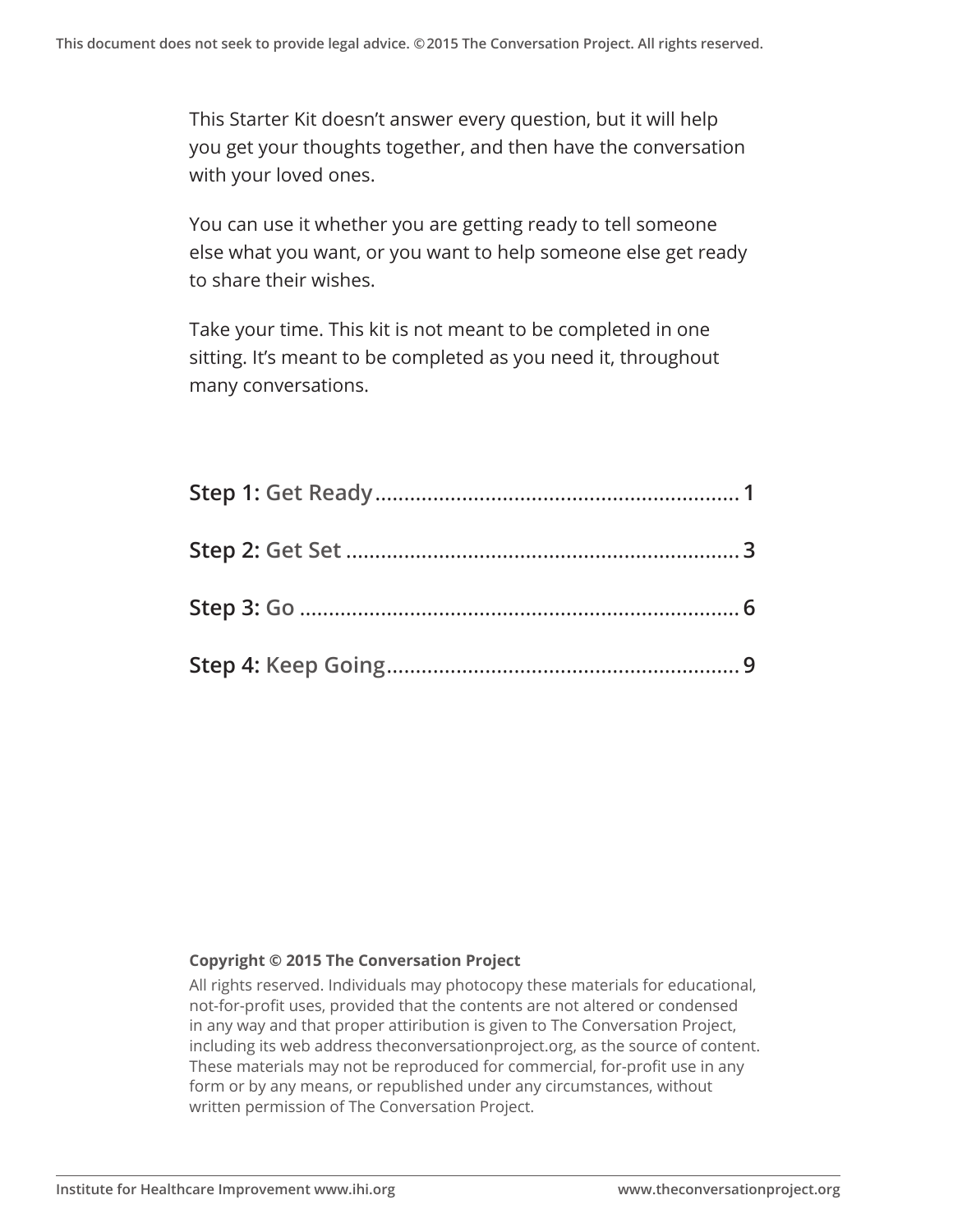## **Step 1: Get Ready**

There are a million reasons to avoid having the conversation. But it's critically important. And you can do it.

## Consider the facts.

**90%** of people say that talking with their loved ones about end-of-life care is important.

**27%** have actually done so.

Source: The Conversation Project National Survey (2013)

**60%** of people say that making sure their family is not burdened by tough decisions is extremely important.

**56%** have not communicated their end-of life wishes.

Source: Survey of Californians by the California HealthCare Foundation (2012)

**80%** of people say that if seriously ill, they would want to talk to their doctor about wishes for medical treatment toward the end of their life.

**7%** report having had this conversation with their doctor.

Source: Survey of Californians by the California HealthCare Foundation (2012)

### **82%** of people say it's important to put their wishes in writing.

#### **23%** have actually done it.

Source: Survey of Californians by the California HealthCare Foundation (2012)

## One conversation can make all the difference.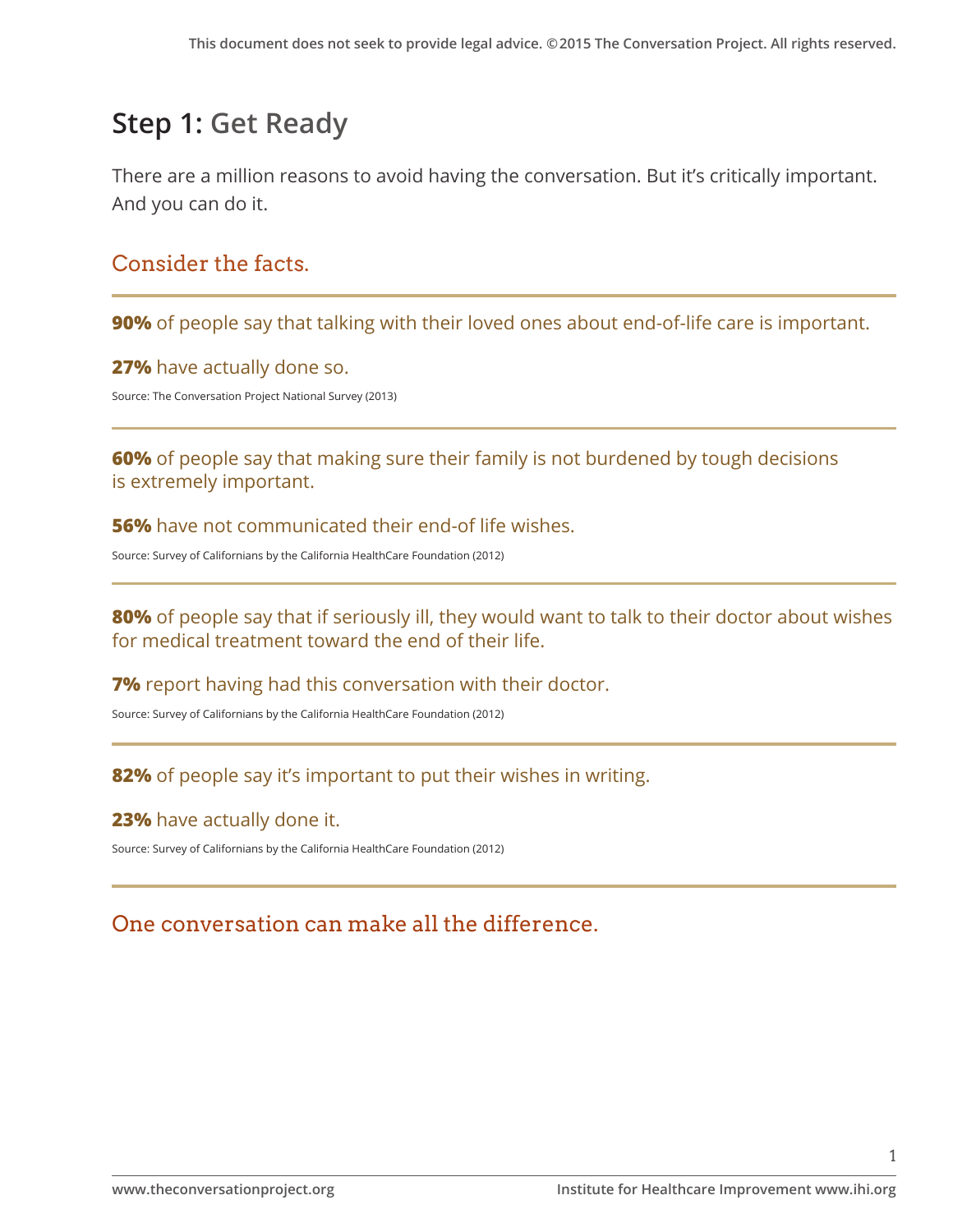#### **Remember:**

- You don't need to have the conversation just yet. It's okay to just start thinking about it.
- You can start out by writing a letter—to yourself, a loved one, or a friend. ۰
- You might consider having a practice conversation with a friend.  $\blacksquare$
- **E** Having the conversation may reveal that you and your loved ones disagree. **That's okay.** It's important to simply know this, and to continue talking about it now—not during a medical crisis.
- Having the conversation isn't just a one-time thing. It's the first in a series of conversations over time.

### **What do you need to think about or do before you feel ready to have the conversation?**

#### **Do you have any particular concerns that you want to be sure to talk about?**

(For example, making sure finances are in order; or making sure a particular family member is taken care of.)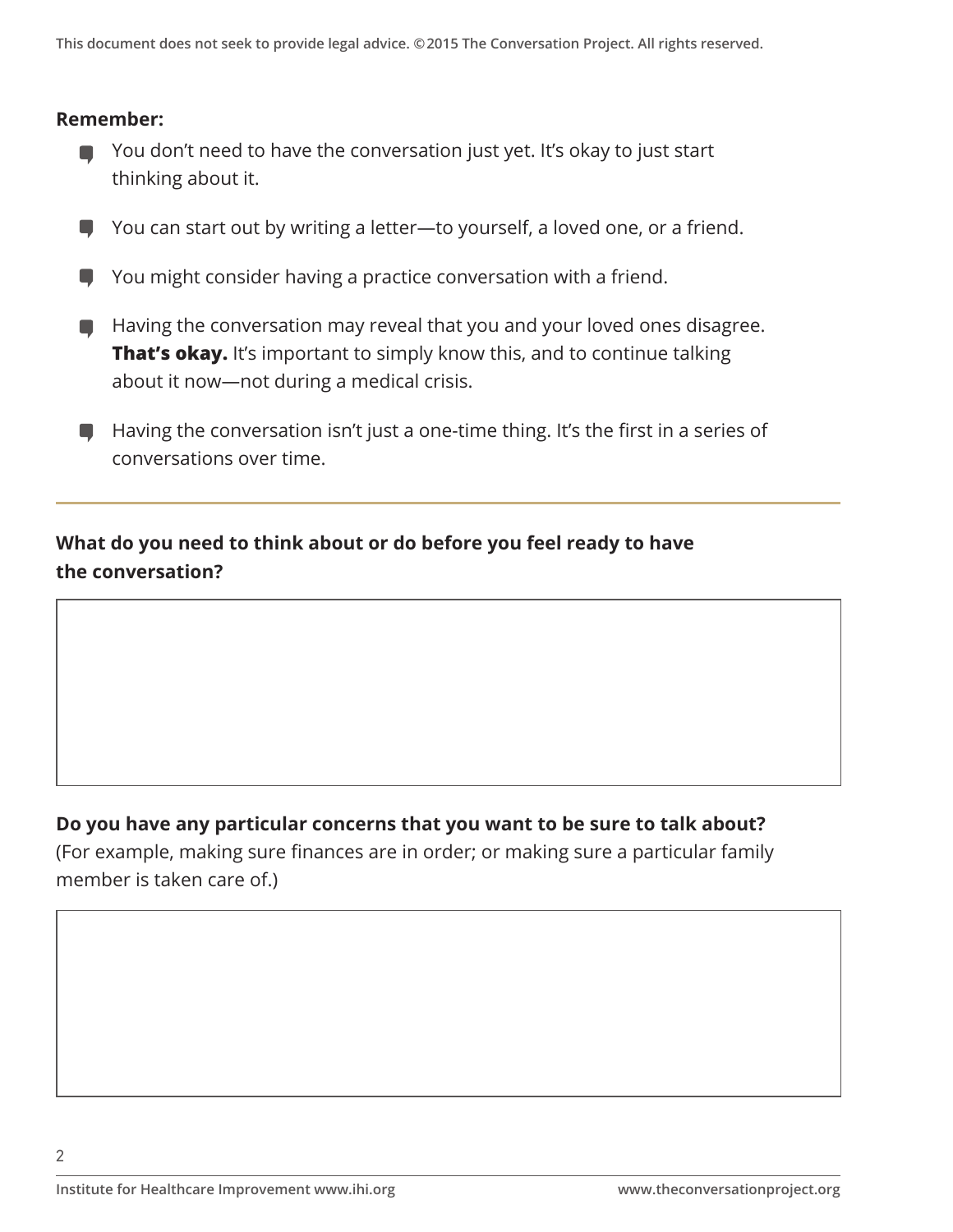## **Step 2: Get Set**

What's most important to you as you think about how you want to live at the end of your life? What do you value most?

Thinking about this will help you get ready to have the conversation.

#### **Now finish this sentence:**

What matters to me at the end of life is…

Sharing your "what matters to me" statement with your loved ones could be a big help down the road. It could help them communicate to your doctor what abilities are most important to you—what's worth pursuing treatment for, and what isn't.

## Where I Stand Scales

Use the scales below to figure out how you want your end-of-life care to be. Select the number that best represents your feelings on the given scenario.

| As a patient, I'd like to know                            |                         |   |                  |                                                                    |
|-----------------------------------------------------------|-------------------------|---|------------------|--------------------------------------------------------------------|
|                                                           | $\overline{\mathbf{2}}$ | 3 | $\boldsymbol{4}$ | 5                                                                  |
| Only the basics<br>about my condition<br>and my treatment |                         |   |                  | All the details about<br>my condition and<br>my treatment          |
| As doctors treat me, I would like                         |                         |   |                  |                                                                    |
|                                                           | $\overline{2}$          | 3 | 4                | 5                                                                  |
| My doctors to do what<br>they think is best               |                         |   |                  | To have a say in<br>every decision                                 |
| If I had a terminal illness, I would prefer to            |                         |   |                  |                                                                    |
|                                                           | 2                       | 3 | 4                | 5                                                                  |
| Not know how<br>quickly it is<br>progressing              |                         |   |                  | Know my doctor's<br>best estimation for<br>how long I have to live |
|                                                           |                         |   |                  | 3                                                                  |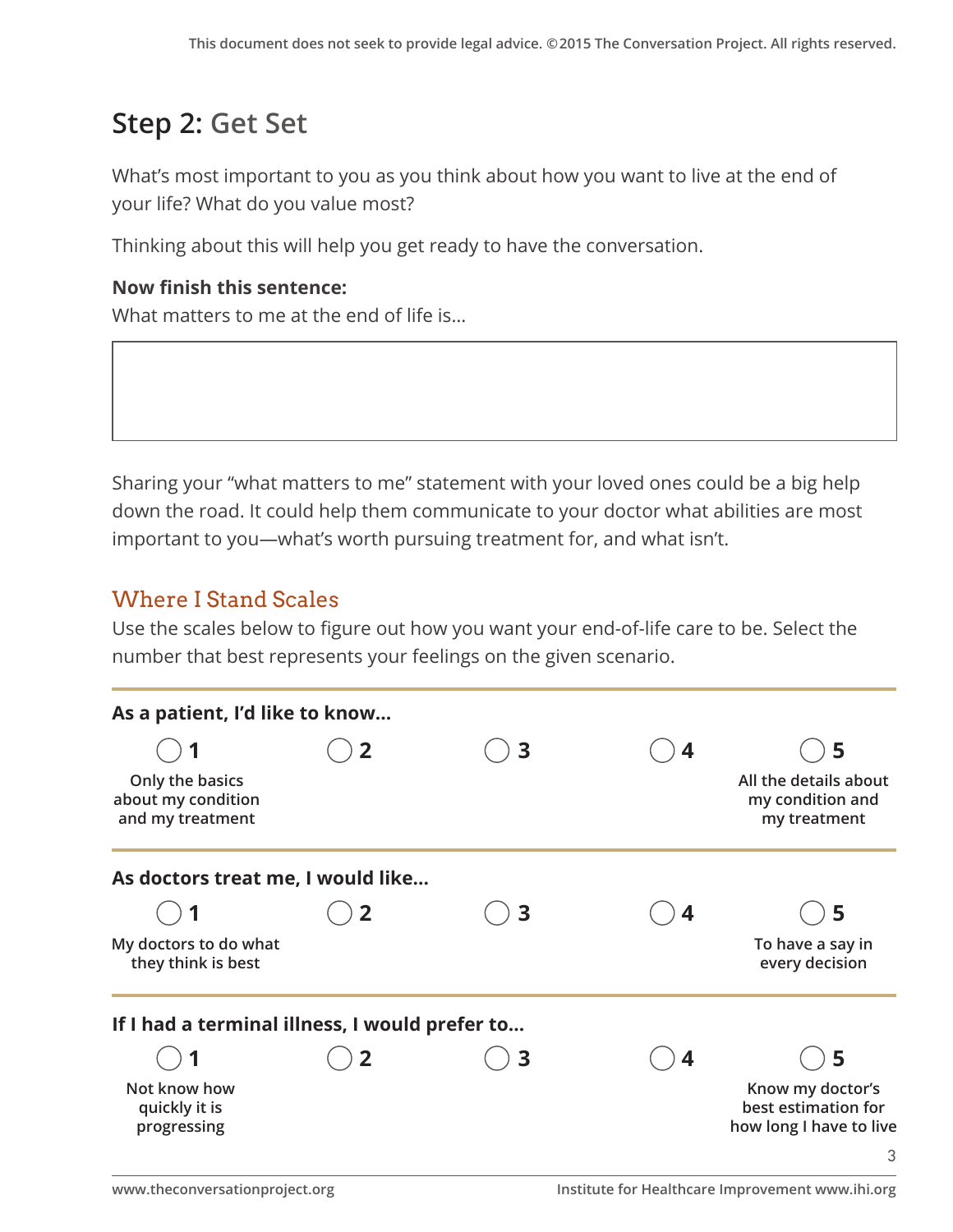**This document does not seek to provide legal advice. ©2015 The Conversation Project. All rights reserved.**

#### **Look at your answers.**

What kind of role do you want to play in the decision-making process?

| How long do you want to receive medical care?                  |                |   |   |                                                             |
|----------------------------------------------------------------|----------------|---|---|-------------------------------------------------------------|
|                                                                | $\overline{2}$ | 3 | 4 | 5                                                           |
| Indefinitely, no matter<br>how uncomfortable<br>treatments are |                |   |   | Quality of life is<br>more important to<br>me than quantity |
| What are your concerns about treatment?                        |                |   |   |                                                             |
|                                                                | $\overline{2}$ | 3 |   | 5                                                           |
| I'm worried<br>that I won't get<br>enough care                 |                |   |   | I'm worried that<br>I'll get overly<br>aggressive care      |
| What are your preferences about where you want to be?          |                |   |   |                                                             |
|                                                                | $\overline{2}$ | 3 | 4 | 5                                                           |
| I wouldn't mind<br>spending my last<br>days in a hospital      |                |   |   | I want to spend my<br>last days at home                     |

#### **Look at your answers.**

What do you notice about the kind of care you want to receive?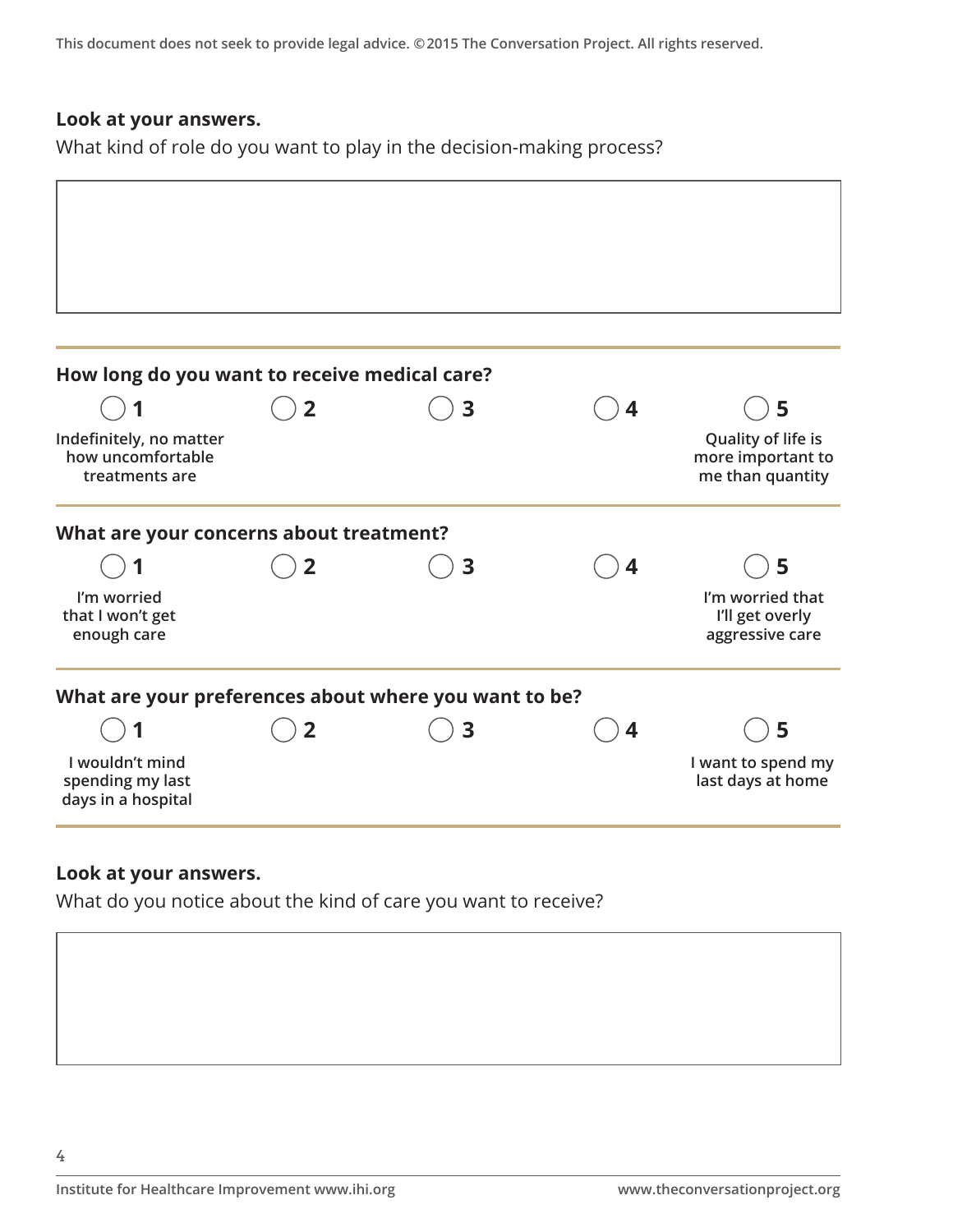| How involved do you want your loved ones to be?                                                          |   |   |   |                                                                                                    |
|----------------------------------------------------------------------------------------------------------|---|---|---|----------------------------------------------------------------------------------------------------|
|                                                                                                          | 2 | 3 | 4 | 5                                                                                                  |
| I want my loved ones to<br>do exactly what I've said,<br>even if it makes them a<br>little uncomfortable |   |   |   | I want my loved ones<br>to do what brings them<br>peace, even if it goes<br>against what I've said |
| When it comes to your privacy                                                                            |   |   |   |                                                                                                    |
|                                                                                                          | 2 | 3 | 4 | 5                                                                                                  |
| When the time<br>comes, I want to<br>be alone                                                            |   |   |   | I want to be<br>surrounded by my<br>loved ones                                                     |
| When it comes to sharing information                                                                     |   |   |   |                                                                                                    |
|                                                                                                          | 2 | 3 | 4 | 5                                                                                                  |
| I don't want my<br>loved ones to know<br>everything about<br>my health                                   |   |   |   | I am comfortable with<br>those close to me<br>knowing everything<br>about my health                |

#### **Look at your answers.**

What role do you want your loved ones to play? Do you think that your loved ones know what you want or do you think they have no idea?



**What do you feel are the three most important things that you want your friends, family and/or doctors to understand about your wishes for end-of-life care?**

| $\mathbf 1$ |  |  |
|-------------|--|--|
| 2.          |  |  |
| 3           |  |  |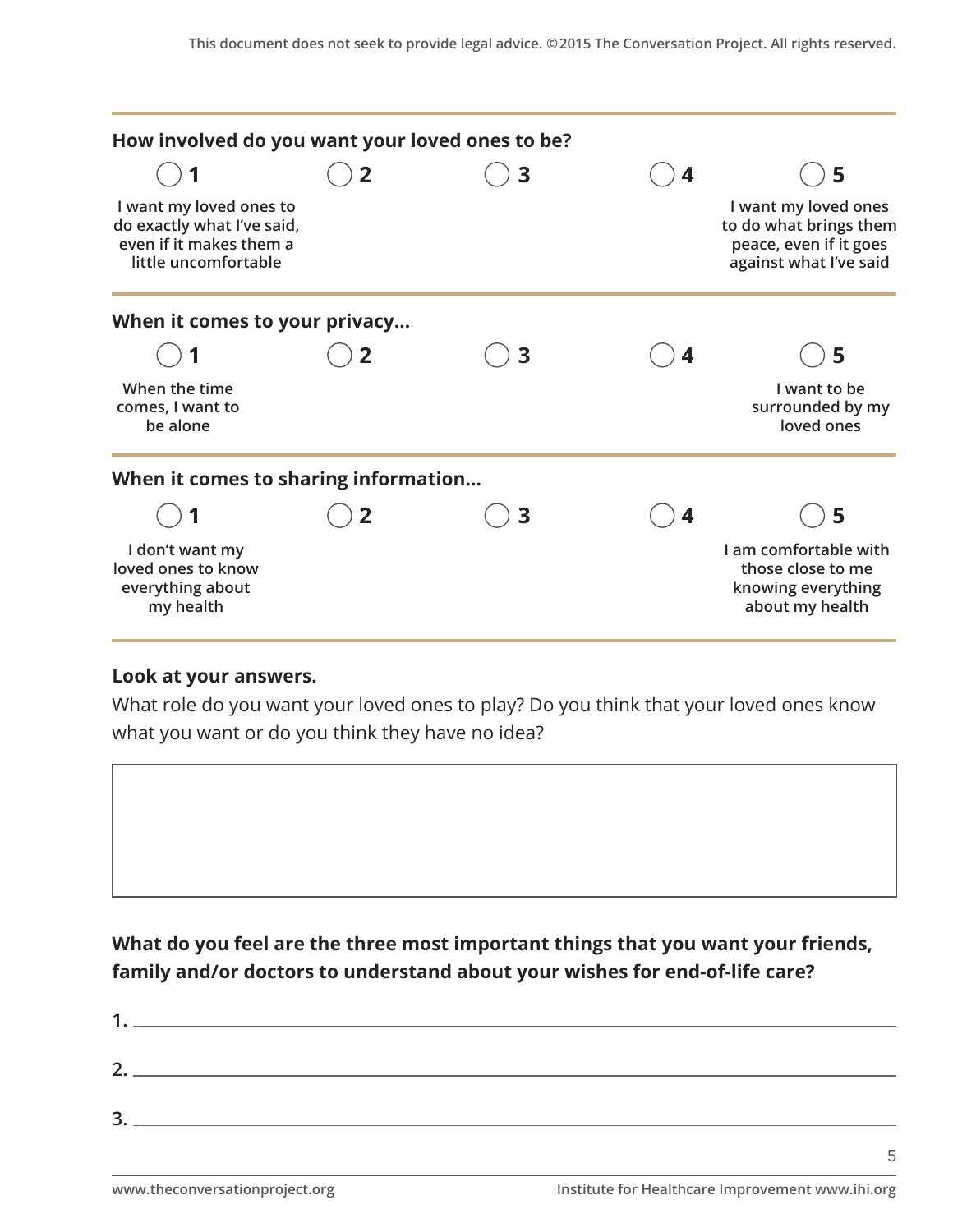## **Step 3: Go**

When you're ready to have the conversation, think about the basics.

### *Mark all that apply:*

**Who** do you want to talk to?

| Mom<br>Dad<br>Child/Children<br>Partner/Spouse                                  | Sister/Brother<br>Faith leader (Minister,<br>Priest, Rabbi, Imam, etc.)<br>Friend                        | Doctor<br>Caregiver<br>Other:             |
|---------------------------------------------------------------------------------|----------------------------------------------------------------------------------------------------------|-------------------------------------------|
| <b>When</b> would be a good time to talk?                                       |                                                                                                          |                                           |
| The next big holiday<br>Before my kid goes<br>to college<br>Before my next trip | Before I get sick again<br>Before the baby arrives<br>The next time I visit my<br>parents/adult children | At the next family<br>gathering<br>Other: |
| <b>Where</b> would you feel comfortable talking?                                |                                                                                                          |                                           |
| At the kitchen table<br>At a favorite<br>restaurant<br>In the car               | On a walk<br>Sitting in a park<br>At my place of worship                                                 | Other:                                    |

**What** do you want to be sure to say?

If you wrote down your three most important things at the end of Step 2, you can use those here.

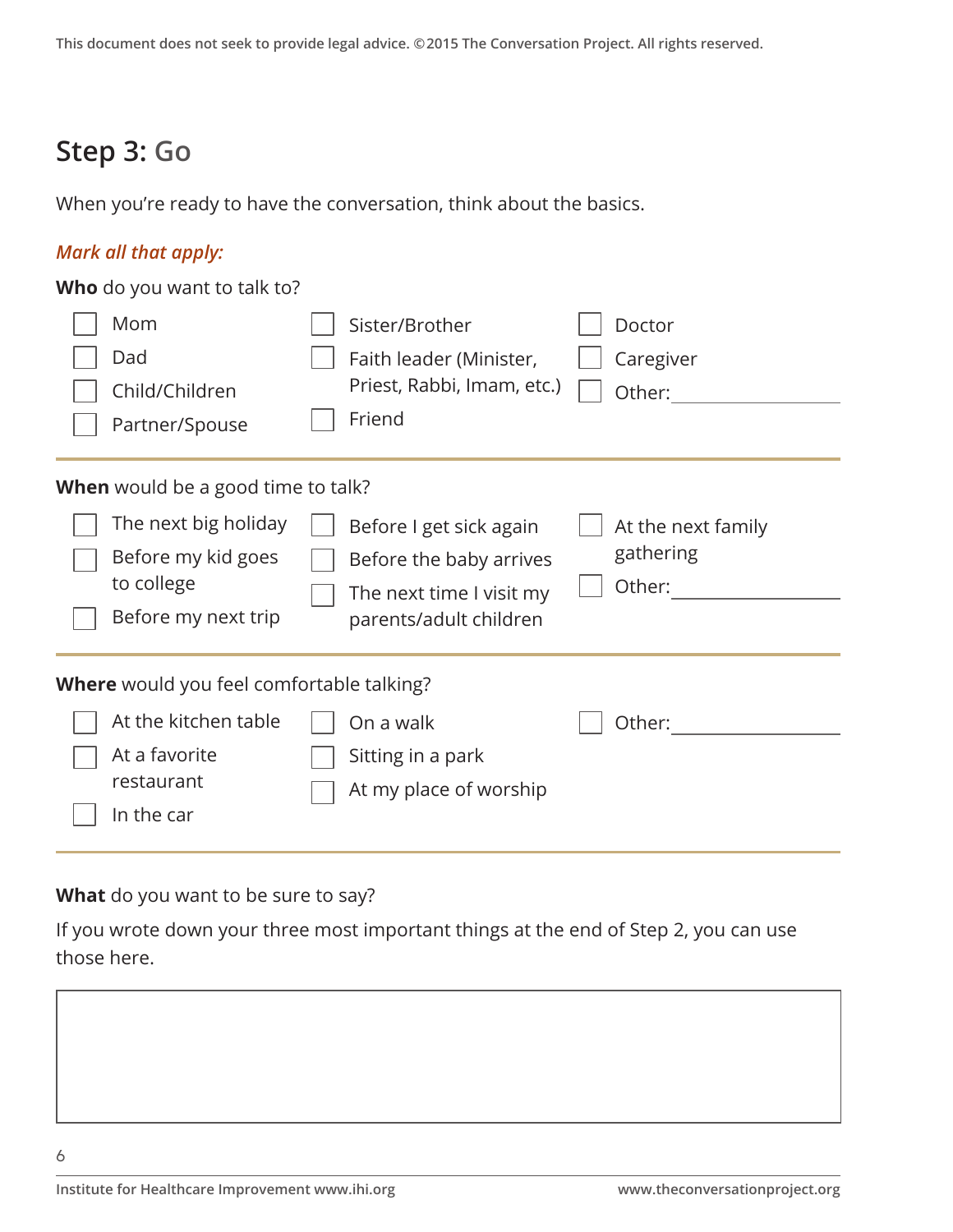#### **How** to start

#### *Here are some ways you could break the ice:*

- $\blacksquare$  "I need your help with something."
- "Remember how someone in the family died—was it a 'good' death or a 'hard' death? How will yours be different?"
- $\blacksquare$  "I was thinking about what happened to  $\blacksquare$ , and it made me realize..."
- F "Even though I'm okay right now, I'm worried that \_\_\_\_\_\_\_\_, and I want to be prepared."
- $\blacksquare$  "I need to think about the future. Will you help me?"
- $\Box$  "I just answered some questions about how I want the end of my life to be. I want you to see my answers. And I'm wondering what your answers would be."

#### **What** to talk about

| $\Box$ When you think about the last phase of your life, what's most important to you? |
|----------------------------------------------------------------------------------------|
| How would you like this phase to be?                                                   |

- Do you have any particular concerns about your health? About the last phase of your life?
- What affairs do you need to get in order, or talk to your loved ones about? *(Personal finances, property, relationships)*

Who do you want (or not want) to be involved in your care? Who would you like to make decisions on your behalf if you're not able to? *(This person is your health care proxy.)*

 Would you prefer to be actively involved in decisions about your care? Or would you rather have your doctors do what they think is best?



Are there any disagreements or family tensions that you're concerned about?

 $\Box$  Are there important milestones you'd like to be there for, if possible? *(The birth of your grandchild, your 80th birthday)*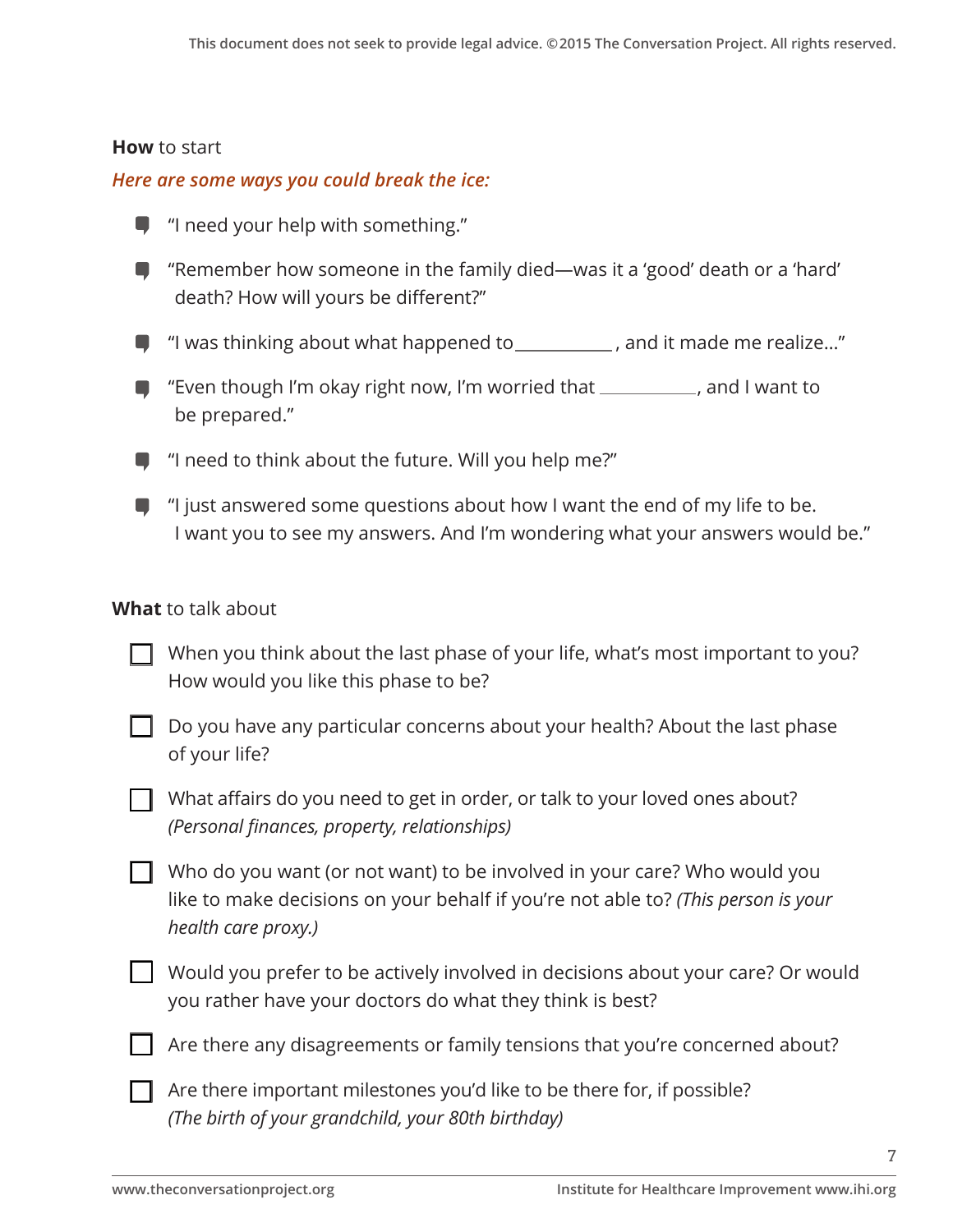Where do you want (or not want) to receive care? *(Home, nursing facility, hospital)*

Are there kinds of treatment you would want (or not want)? *(Resuscitation if your heart stops, breathing machine, feeding tube)* 

 When would it be okay to shift from a focus on curative care to a focus on comfort care alone?

*This list doesn't cover everything you may need to think about, but it's a good place to start. Talk to your doctor or nurse if you're looking for more end-of-life care questions.* 

#### **Remember:**

 $\overline{a}$ 

- Be patient. Some people may need a little more time to think. 0
- You don't have to steer the conversation; just let it happen. o
- Don't judge. A "good" death means different things to different people.
- $\blacksquare$  Nothing is set in stone. You and your loved ones can always change your minds as circumstances shift.
- Every attempt at the conversation is valuable.
- This is the first of many conversations—you don't have to cover everyone or ۰ everything right now.

#### **Now, just go for it!**

Each conversation will empower you and your loved ones. You are getting ready to help each other live and die in a way that you choose.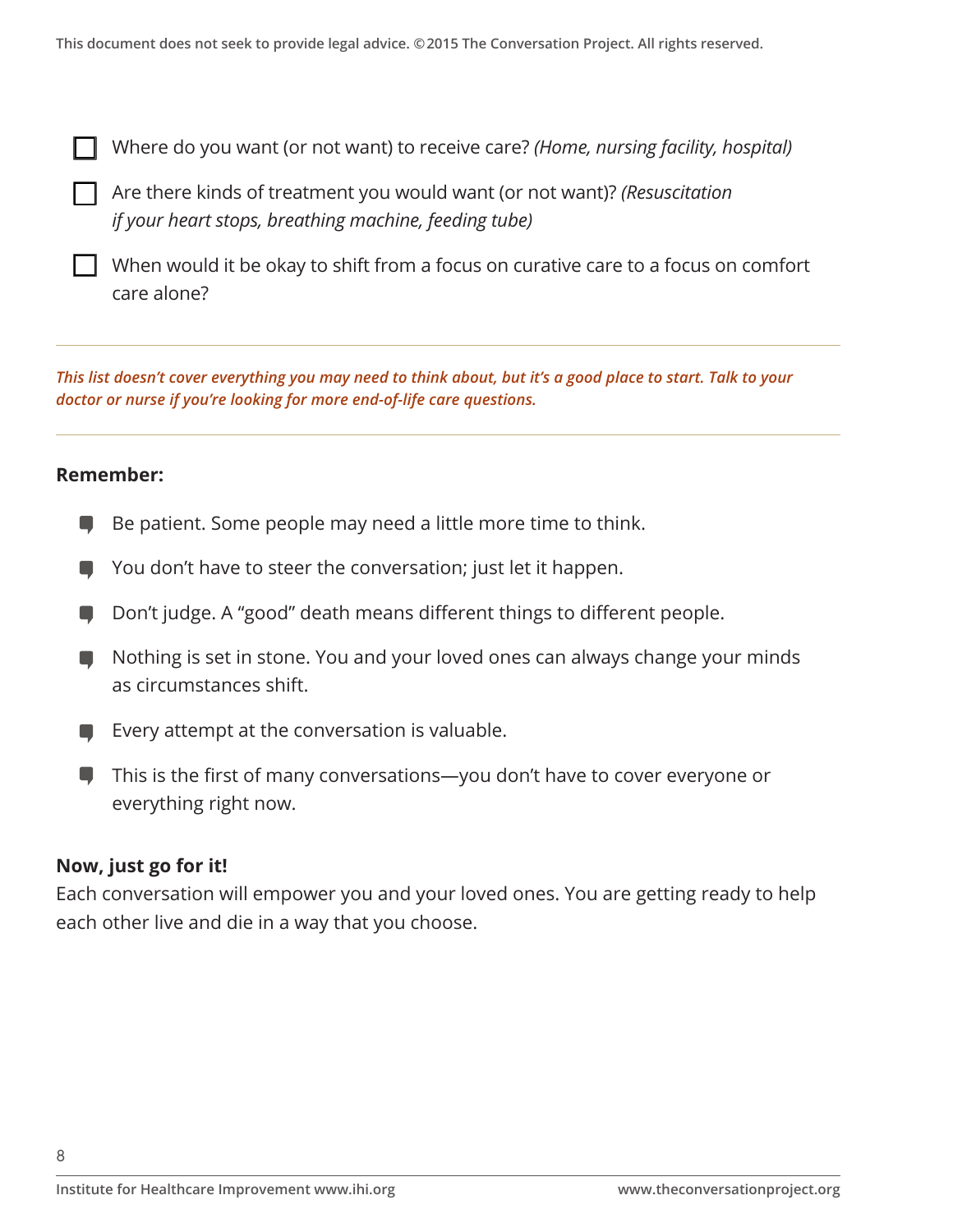## **Step 4: Keep Going**

## Congratulations!

Now that you have had the conversation, here are some legal and medical documents you should know about. Use them to record your wishes so they can be honored when the time comes.

- **Advance Care Planning (ACP):** the process of thinking about your wishes—exactly what you have been working on here.
- **Advance Directive (AD):** a document that describes your wishes.
- **Health Care Proxy (HCP):** identifies your health care agent (often called a "proxy"), the person you trust to act on your behalf if you are unable to make health care decisions or communicate your wishes. In some states, this is called the Durable Power of Attorney for Health Care. This is probably the most important document. Make sure you have many conversations with your proxy.
- **Living Will:** specifies which medical treatments you want or don't want at the end of your life, or if you are no longer able to make decisions on your own (e.g. in a coma).

You can find more information about these documents from the link in the "Keep Going" section of the website Starter Kit at *theconversationproject.org*. Remember, this was the first of many conversations. You can use the questions below to collect your thoughts about how your first talk went, and then look back to them when you prepare for future conversations.

**Is there something you need to clarify that you feel was misunderstood or misinterpreted?**